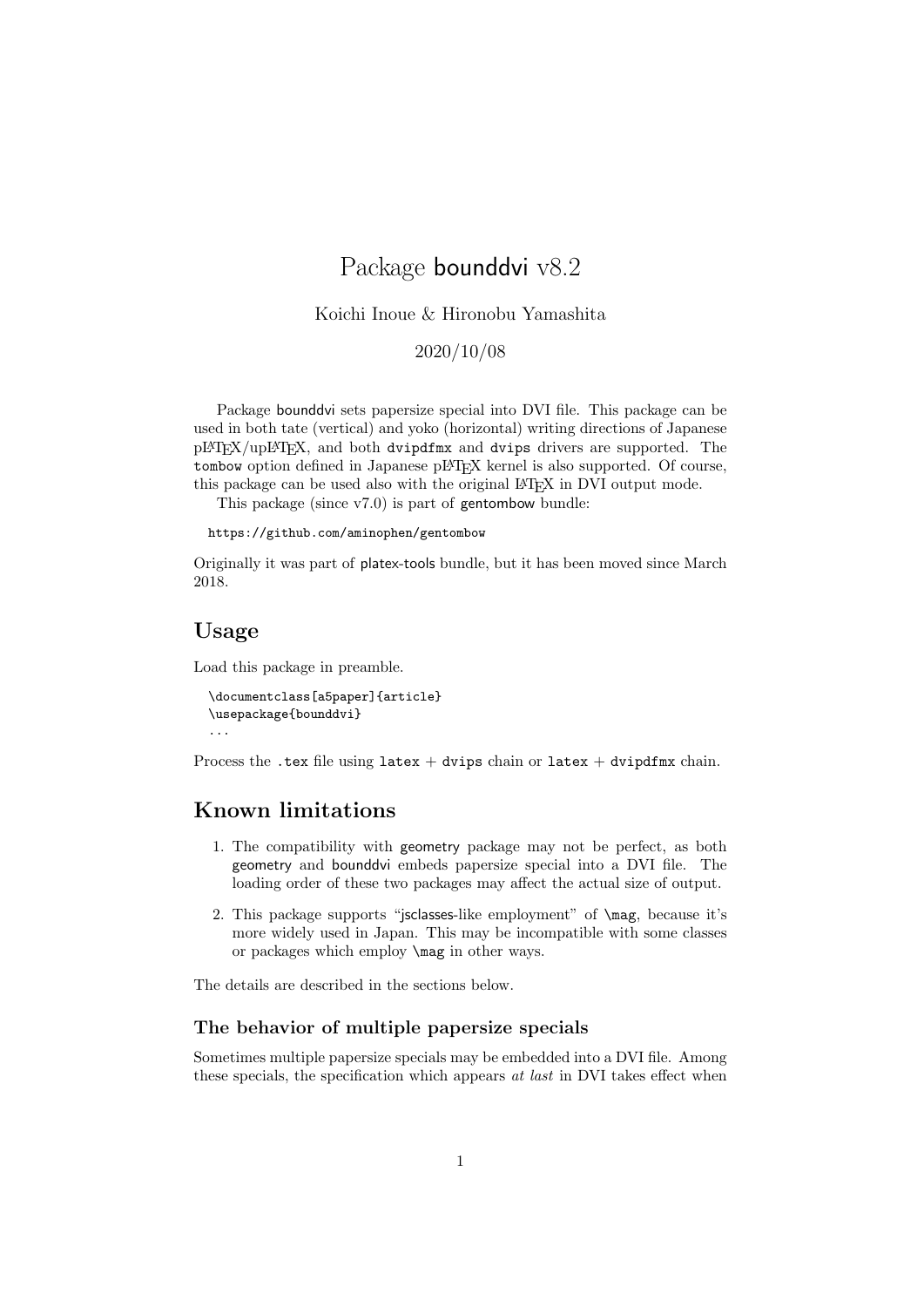dvipdfmx or dvips (T<sub>E</sub>X Live 2017 or later) is used<sup>1</sup>. For example, when the following source is processed with dvipdfmx,

```
% latex + dvipdfmx
\documentclass{...}
\usepackage{bounddvi}
\usepackage[dvipdfm]{geometry}
```
the specification by geometry wins.

# **Note about** \mag **handling**

Among the packages in CTAN, there are two types of implementation in terms of \mag employment. It seems that there is no (official or practical) "standard" in \mag treatment.

When the output is going to the physical size of A4 (210 mm*×*297 mm) with the setting of \mag=2000, there are two ways: some classes/packages can set

\mag=2000  $\epsilon$  /paperwidth=210mm (= 420 truemm)  $\epsilon_2$ 97mm (= 594 truemm)

and others can set

```
\mag=2000
\epsilon \paperwidth=105mm (= 210 truemm)
\epsilon_148.5mm (= 297 truemm)
```
The first way is adopted by geometry package etc, and it's (probably) based on the behavior of the papersize special of dvips. It does not handle true units properly, and accepts only non-true units and evaluates them as if they were true units. The second way is adopted by jsclasses document class etc, and is also suppoted by  $pdf:pagesize$  special of  $dvidfm(x)$ . This can be more consistent with LAT<sub>EX</sub>, since all other layout parameters (e.g. \textwidth) are set according to the unit truemm.

The bounddvi supports the latter, so some classes/packages which are based on the former may or may not work properly when using bounddvi package.

### **References**

• Setting paper size using dvips & dvipdfm (description in Japanese) https://www.ma.ns.tcu.ac.jp/Pages/TeX/bounddvi.sty.html

# **ChangeLog**

- $2002/03/10$  v1.0 (KI) First version
- $2002/10/30$  v2.0 (KI) Add dvipdfm pdf:pagesize special

<sup>&</sup>lt;sup>1</sup>When dvips in T<sub>E</sub>X Live 2016 or earlier is used, the specification which appears *first* in DVI took effect, but the default behavior was changed in TEX Live r42420 to be compatible with dvipdfmx. The new option -L0 can be used to recover the old behavior.